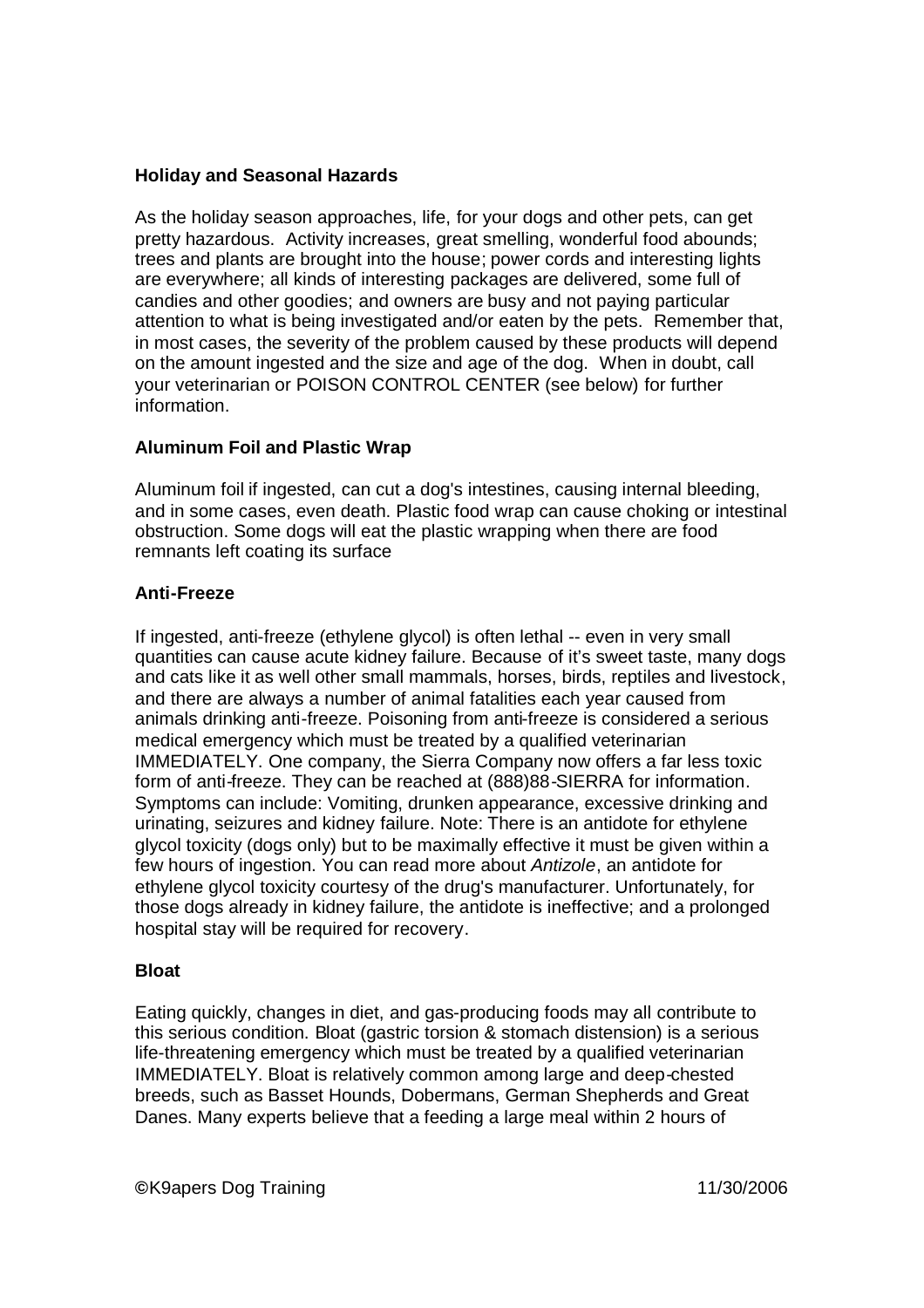exercise or severe stress may trigger this emergency. Symptoms of Bloat include: unsuccessful retching, pacing, panting, drooling, an enlarged stomach/torso, and/or signs of distress.

### **Bones**

Cooked bones from steak, veal, pork, turkey or chicken, as well as ribs, can be hazardous to your dog and are not recommended. Raw bones, if you dog is not accustomed to having them can also cause gastric problems and diarrhea.

### **Electrocution**

Christmas tree lights and electrical cords can be fatal if chewed on by a dog (or cat). Whenever possible, keep electrical cords out of reach.

### **Fireworks**

Firecrackers and firework displays can cause fear issues and long term phobias. Because these displays are common and part of life, be aware of your dog's response to them. Make sue that no one ever throws a piece of firework at or near your dog. Some dogs may actually go after the sparks and be seriously injured. Make sure to keep dogs indoors, as many animals are lost on the  $4<sup>th</sup>$  of July and New Years due to running when fearful and they lose their way home. Try masking loud firecracker noises with "white noise", as well as with music or other familiar sounds like a radio or television. I have also found that using Rescue Remedy of Calming Essence helps in a lot of situations.

# **Hypothermia**

Any sign that a dog is very cold -- such as shivering -- should signal the owner to bring the dog indoors immediately. When a dog's internal temperature drops below 96 degrees F (by being exposed to cold weather for long periods, or getting both wet and cold), there is a serious risk to the dog's safety. Also be aware of ice or snow on the dog's pads. Be sure to dry them carefully when returning indoors. Dogs can get frostbite on both their ears and their toes.

#### **Ice-Melting Chemicals and Salt**

Ice-melting chemicals and salt used on sidewalks and roads can cause severe burning to your dog's footpads. Try to avoid walking your dog through these substances, and be sure to wash off his footpads when you return home. There are also products available such as Musher's Secret which is applied to your dog's footpads prior to going outside. Products such as this may help reduce the pain that is often caused by road salt and chemicals. These chemicals may also cause vomiting, diarrhea, disorientation and electrolyte imbalances.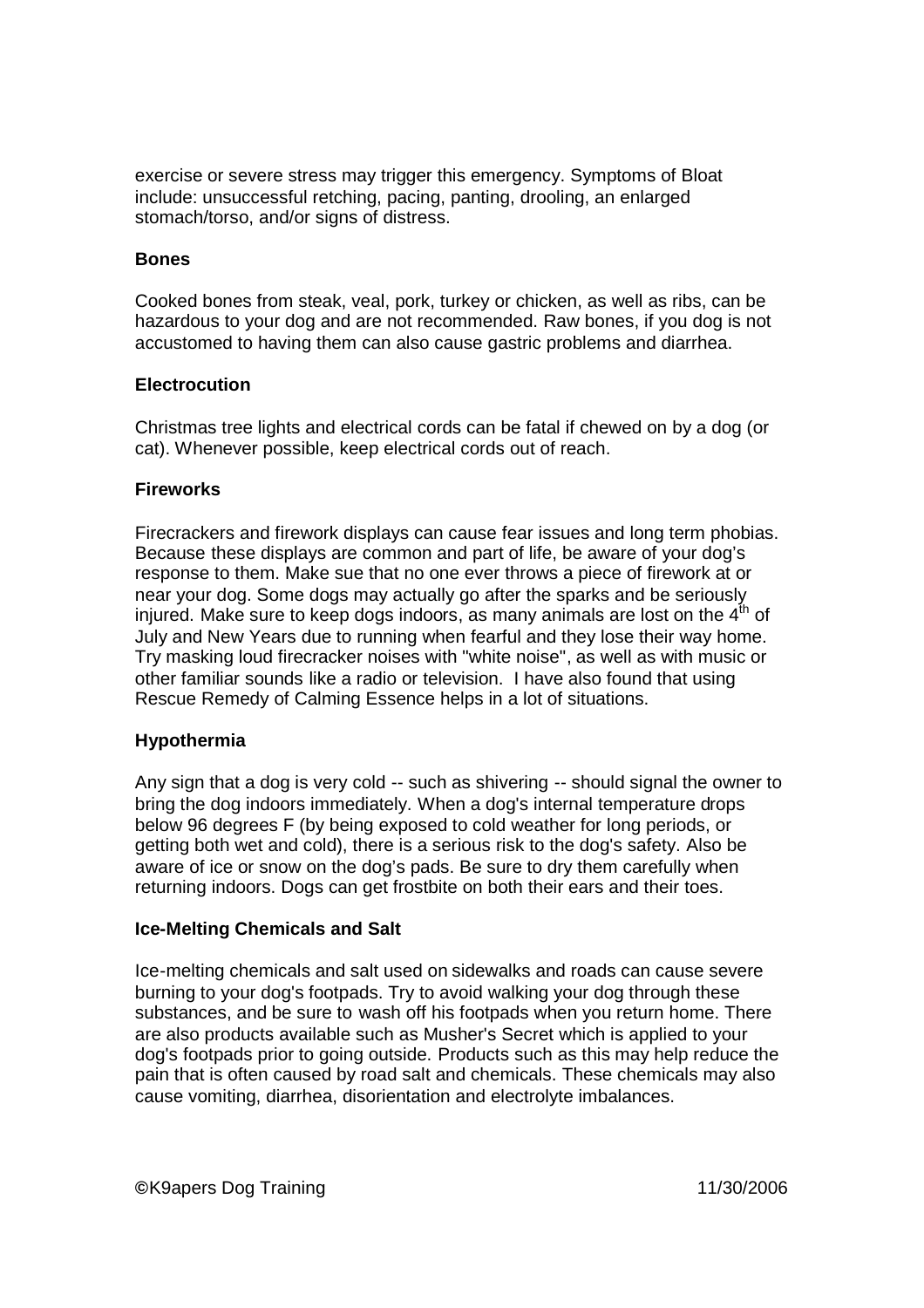# **Tinsel and Other Christmas tree Ornaments**

Tinsel may cause obstruction of the intestines when swallowed by your pets, and the tinsel's sharp edges can even cut the intestines. Symptoms may include: decreased appetite, vomiting, diarrhea, listlessness and weight loss. Treatment usually requires surgery. Most ornament dangers are foreign body hazards rather than true toxicities. The small metal ornament hooks can also cause serious problems and be quite dangerous if swallowed.

**EXCEPTION: The NAPCC has reported ornaments made from homemade play dough can contain high levels of salt and have had several cases where dogs ingesting homemade play dough have died of salt poisoning.**

### **Food Related Toxins**

During the holiday season, we prepare beautiful meals and we want to share with our pets. Feeding your pet's rich, fatty table scraps that they are not used to can lead to severe intestinal problems and abdominal upset. Fatty foods are a common cause of pancreatitis, a very painful disorder that can afflict both dogs and cats It can be a very dangerous to give your dog a meaty turkey bone to chew after you are through with your meal. Small pieces of the bone may splinter off and perforate an intestine, or cause intestinal blockage. If you want to prepare your dog a special holiday meal, serve him his regular food with a small amount of cooked meat or canned food added, and add a small amount of other doggy treats as a topping.

Here are some other foods to be aware of:

**Acorns** when given to dogs, horses and cattle can cause gastrointestinal upset, foreign body obstruction, and kidney failure.

**Alcohol** if given to your pets may produce the symptoms of drunken appearance, vomiting, lethargy, respiratory depression**: serious intoxications have occurred when dogs have been given alcohol to drink as a "joke". Also, dogs seem to be attracted to alcoholic drinks, so drinks should not be left unattended**

**Avocadoes** fed to dogs, cats, rabbits, goats, cattle, horses and birds may cause vomiting, diarrhea, inflammation of the mammary glands in some species, heart and respiratory problems in some species

#### **Chocolate**

During many holidays such as Christmas, New Year's Day, Easter and Halloween, chocolate is often accessible to curious dogs, and in some cases, people unwittingly poison their dogs by offering them chocolate as a treat.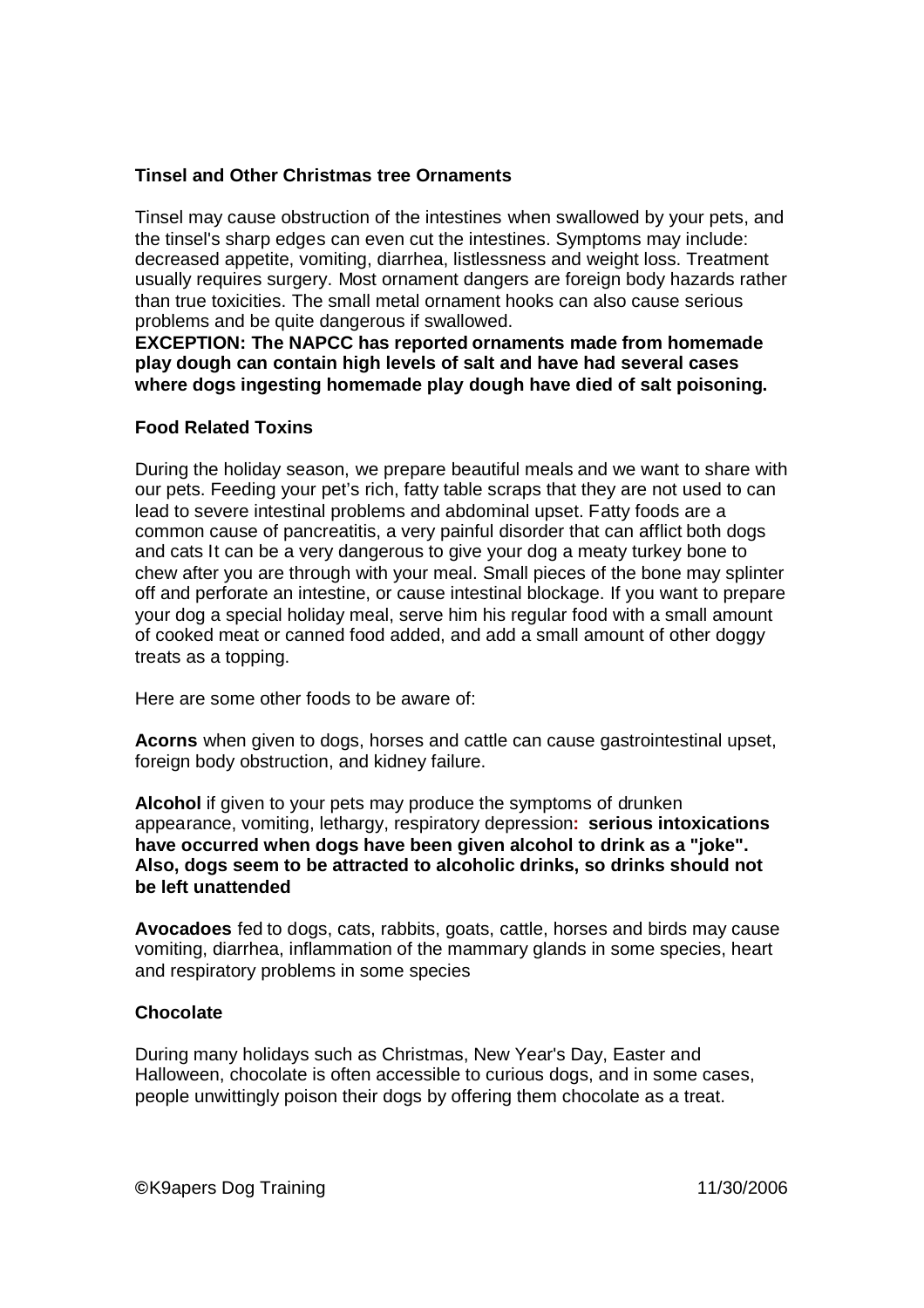Chocolate contains an element which is toxic to dogs, called Theobromine. Even an ounce or two of chocolate can be lethal to a small dog (10 lbs. or less). Larger quantities of chocolate can poison or even kill a medium or large dog. Dark chocolate, cocoa, unsweetened baking chocolates, and chocolate chips are especially dangerous but even milk chocolate can be deadly in large enough amounts. Symptoms of chocolate poisoning include: vomiting, diarrhea, tremors, hyperactivity, seizures, fast hear rate, rapid breathing, life-threatening heart arrhythmias and coma. The high amounts of fat in most chocolate items can precipitate a bout of pancreatitis in susceptible animals. Be sure not to leave any sort of chocolate out where your pet has access to it. This can be a very dangerous situation because your dog or cat may have ingested a toxic amount of chocolate while you were gone; however, you will not know it until he starts showing signs of toxicity. If you see your pet eating chocolate, note of the type and amount and call your veterinarian right away.

**Coffee and caffeine** is a no-no for dogs, as it acts as a stimulant and can cause severe heart acceleration. When fed to dogs cats and small mammals caffeine may cause vomiting, diarrhea, hyperactivity, tremors and seizures

**Corn Cobs** Many dogs have suffered and, in some cases, died after eating cornon-the-cob, when the corn cob caused partial or complete intestinal obstruction. Never allow your dog access to corn cobs.

**Raw yeast dough -** yeast from homemade bread produces alcohol - ingestion of raw yeast dough can result in serious alcohol intoxication. Additionally, here is a risk of bloat and gastrointestinal obstruction from the dough as it rises in the stomach. It can also cause respiratory depression and cardiac arrest.

**Macadamia Nuts** can cause increased body temperature, muscle stiffness, increases heart rate, tremors, weakness, vomiting, and in-coordination

**Raisins and Grapes** may cause Vomiting, diarrhea, anorexia, lethargy and kidney failure.

#### **Other miscellaneous dangers:**

**Batteries** will cause foreign body obstruction and corrosive injury to the mouth and gastrointestinal tract.

**Human Cough/Cold/Flu medicines** when ingested by cats, dogs, small mammals and reptiles may affect one or more body system, life threatening conditions possible

**Christmas gifts:** perfumes and after-shaves generally contain fairly high levels of alcohol, which can be dangerous to dogs.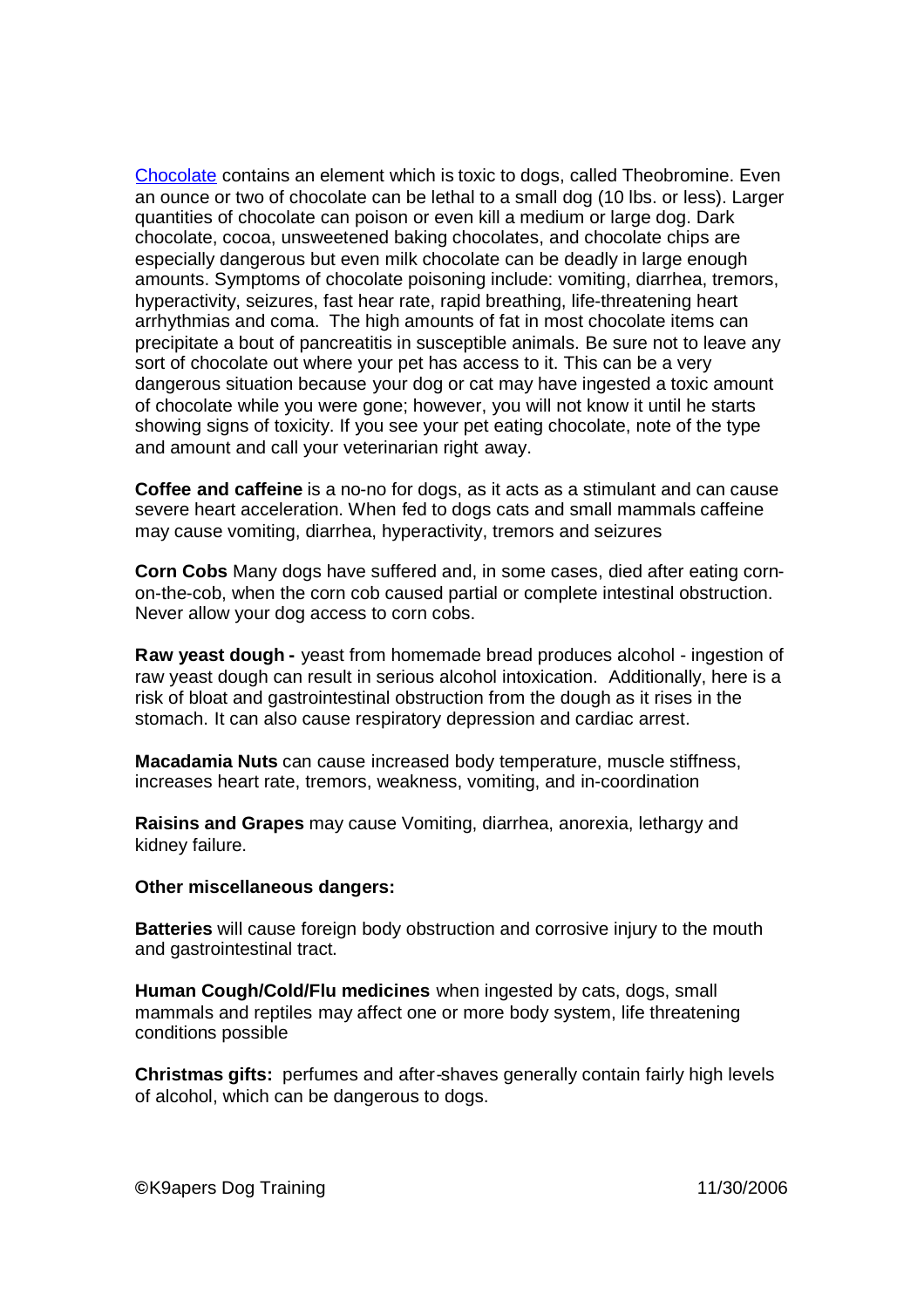**Candles:** Most people like to burn candles during the holiday season, do not leave burning candles unattended. Candles can be fascinating to pets, cats especially. Candles can singe and burn their whiskers or face if they get to close to the flame. If the burning candle should get knocked over by a tail wag or a playful paw it can lead to a real disaster. Be sure to keep burning candles out of harms way and never leave a burning candle unattended.

### **Human Intended drugs**

Over-the-counter and prescription drugs intended for humans should not be used in dogs or cats except upon the advice of that pet's veterinarian. Some drugs that humans use routinely are highly toxic in pets. One example is "acetaminophen" (Tylenol), which is highly toxic in cats. The drug damages feline hemoglobin rendering it incapable of carrying oxygen.

### **Poisonous Plants**

Dogs (and cats) can become extremely ill or even die from eating poisonous plants. Keep all unknown types of plants and any plants suspected of being poisonous out of reach of your pet, and/or spray with Bitter Apple (for plants). See the list below for some of these plants.

**American holly (***Ilex opaca***)** when ingested by cats, dogs, small mammals and reptiles may cause gastrointestinal upset and depression, severe vomiting and diarrhea.

**Christmas cactus and Amaryllis** when ingested by cats, dogs, small mammals and reptiles may cause gastrointestinal upset, severe depression, abdominal pain, vomiting and diarrhea.

**Christmas trees (firs, cedars, pines)** contain volatile oils that can cause vomiting and diarrhea; needles can cause irritation to the mouth and stomach. The needles of the tree (both real and artificial) are also dangerous because they are indigestible. This can lead to abdominal upset and again potential intestinal blockage

**Christmas tree preservative** contain sugar and fertilizer-the sugar will attract the dog and the fertilizer can cause vomiting when ingested by cats, dogs, small mammals and reptiles may cause mild gastrointestinal upset.

#### **Mistletoe**

**(***depending on the variety)* when ingested by cats, dogs, small mammals and reptiles may cause gastrointestinal upset 9vomiting & diarrhea), lowered blood pressure, cardiovascular collapse, difficulty breathing, seizures or coma, and other variable signs.